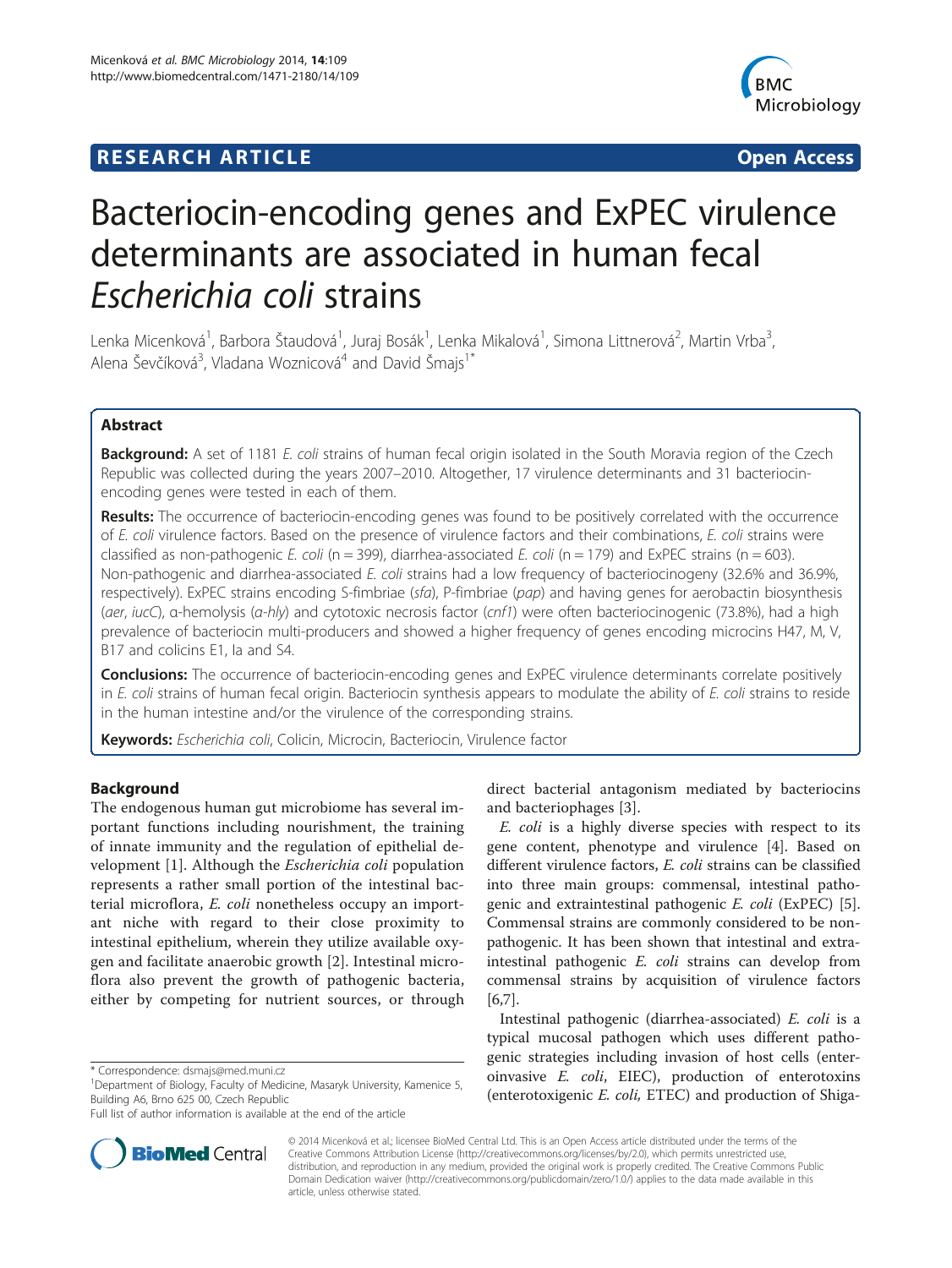like toxins (enterohemorrhagic E. coli, EHEC) [\[8](#page-7-0)]. Enteropathogenic E. coli (EPEC) strains cause attachingand-effacing (A/E) lesions and harbor the EAF plasmid [[8\]](#page-7-0). Diffuse-adherent strains of *E. coli* (DAEC) are characterized by continuous adherence to eukaryotic cells mediated by afimbrial adhesins [\[9](#page-7-0)], while enteroaggregative (EAggEC) strains produce an aggregative adherence (AA) pattern [[10\]](#page-7-0) when adhering to HEp-2 cells.

ExPEC strains carry different combinations of virulence factors. Johnson et al. (2003) defined ExPEC strains as those possessing 2 or more of the following virulence factors: P fimbriae, S/F1C fimbriae subunits, Dr-antigen binding adhesins, aerobactin receptor and group 2 capsule synthesis [\[11](#page-7-0)].

Another important characteristic of human E. coli strains is production of bacteriocins. Colicins and microcins are antimicrobial agents with a relatively narrow spectrum of activity [[12-14\]](#page-7-0). In general, microcins are known to have a wider spectra of antibacterial activity compared to colicins [[14,15\]](#page-7-0). Colicin Js [[16,17\]](#page-7-0) is unique in that it shares features of both colicins and microcins. The ecological role and molecular evolution of bacteriocinogeny are less clear but synthesis of bacteriocins may have both invasive and defensive functions in microbial communities [[18\]](#page-7-0). Bacteriocin production is a common feature of many probiotic bacteria. For example, microcins H47 and M are active substances produced by the non-pathogenic, probiotic E. coli strain Nissle 1917 [[19\]](#page-7-0).

At the same time, several studies have shown an association between the production of some types of bacteriocins and pathogenic E. coli strains [[20](#page-7-0)-[23\]](#page-7-0). Previous studies have found that genes encoding colicin E1, as well as microcins H47, M, I47, E492 and V were associated with extraintestinal pathogenic E. coli strains [[20-23](#page-7-0)]. Colicin E1 is also known to have toxic effects on eukaryotic cells and is considered to be a virulence factor in UPEC strains [\[21,24,25\]](#page-7-0). Microcins H47 and M are induced when iron is a limiting factor and are associated with competition for iron [[22,26\]](#page-7-0). Synthesis of microcin H47 and M could therefore be advantageous in bacteremia of urinary tract origin [[22,26](#page-7-0)].

Previously published studies have only provided partial insight into the association between bacteriocin production and bacterial virulence, as they were primarily focused upon UPEC strains and differed in the number of detected bacteriocin and virulence genes. Azpiroz et al. (2009) screened 5 microcin types in 125 UPEC strains and 9 virulence factors [\[20](#page-7-0)], while Budi<sup>č</sup> et al. (2011) and Petkovšek et al. (2012) analyzed 14 virulence factors (primarily those associated with urinary tract infections) and 19 bacteriocin types in 105 UPEC strains [\[22,23](#page-7-0)]. Similarly, Abraham et al. (2012) analyzed 16 bacteriocin types and 18 virulence factors in a collection of 159 UPEC strains [\[27](#page-7-0)]. Together, these studies identified an association between microcins (M, H47, V, B17 and L) and several virulence genes [[20,22,23,27\]](#page-7-0). Studies by Gordon et al. (2005) and Gordon and O'Brien (2006) focused on 266 fecal E. coli strains and identified an association between strains encoding at least one microcin type, and four genes involved in iron acquisition (from a total of 29 tested virulence determinants) [[26,28\]](#page-7-0).

The main aim of our study was to test the association between bacteriocin production and bacterial virulence within a large collection of  $E$ . *coli* strains  $(n = 1181)$ isolated from human gut microflora. In this study, new associations between bacteriocin-encoding genes and virulence determinants were found in human fecal E. coli strains.

#### Results

#### Detection of virulence determinants and bacteriocinencoding genes

Altogether, 18 DNA determinants (pCVD432, <sup>α</sup>-hly, afaI, aer, cnf1, sfa, pap, ial, lt, st, bfpA, eaeA, ipaH, iucC, fimA and stx1, stx2 and ehly) encoding 17 different virulence factors were tested in each of 1181 E. coli strains (Additional file [1:](#page-6-0) Table S1). The vast majority of strains (94.7%) possessed at least one virulence factor. The most common virulence determinant was the fimA gene (encoding fimbriae type I), which was detected in 87.9% of all strains.

Genes encoding 29 bacteriocin types including 24 colicin types (A, B, D, E1-9, Ia, Ib, Js, K, L, M, N, S4, U, Y, 5 and 10) and 5 microcin types (B17, C7, J25, L and V) were tested in each of 642 E. coli bacteriocin producer strains. Further, the prevalence of chloroform sensitive microcins H47 and M [\[19](#page-7-0)] was tested in each of the <sup>1181</sup> E. coli strains. The average prevalence of bacteriocinogeny in the set of 1181 E. coli strains was 54.4% (Additional file [1](#page-6-0): Table S1). In contrast to other bacteriocin determinants, genes encoding colicins A, E4, E9 and L were not detected in any producer strain. Most of bacteriocin producers were strains producing two or more bacteriocin types (Additional file [1:](#page-6-0) Table S1).

# Association between bacteriocin and virulence determinants

We found that 28.6% of *E. coli* strains possessing no virulence determinant  $(n = 63)$  produced bacteriocins and 34% of the strains harboring one virulence determinant  $(n = 377)$  produced bacteriocins. In addition, 58.2% of E. coli encoding two virulence determinants  $(n = 220)$  had bacteriocin genes and 70.6% of the strains with 3 to 7 virulence determinants ( $n = 521$ ) were bacteriocinogenic (Figure [1](#page-2-0)).

A correspondence analysis (CA) was performed using individual virulence determinants and bacteriocin-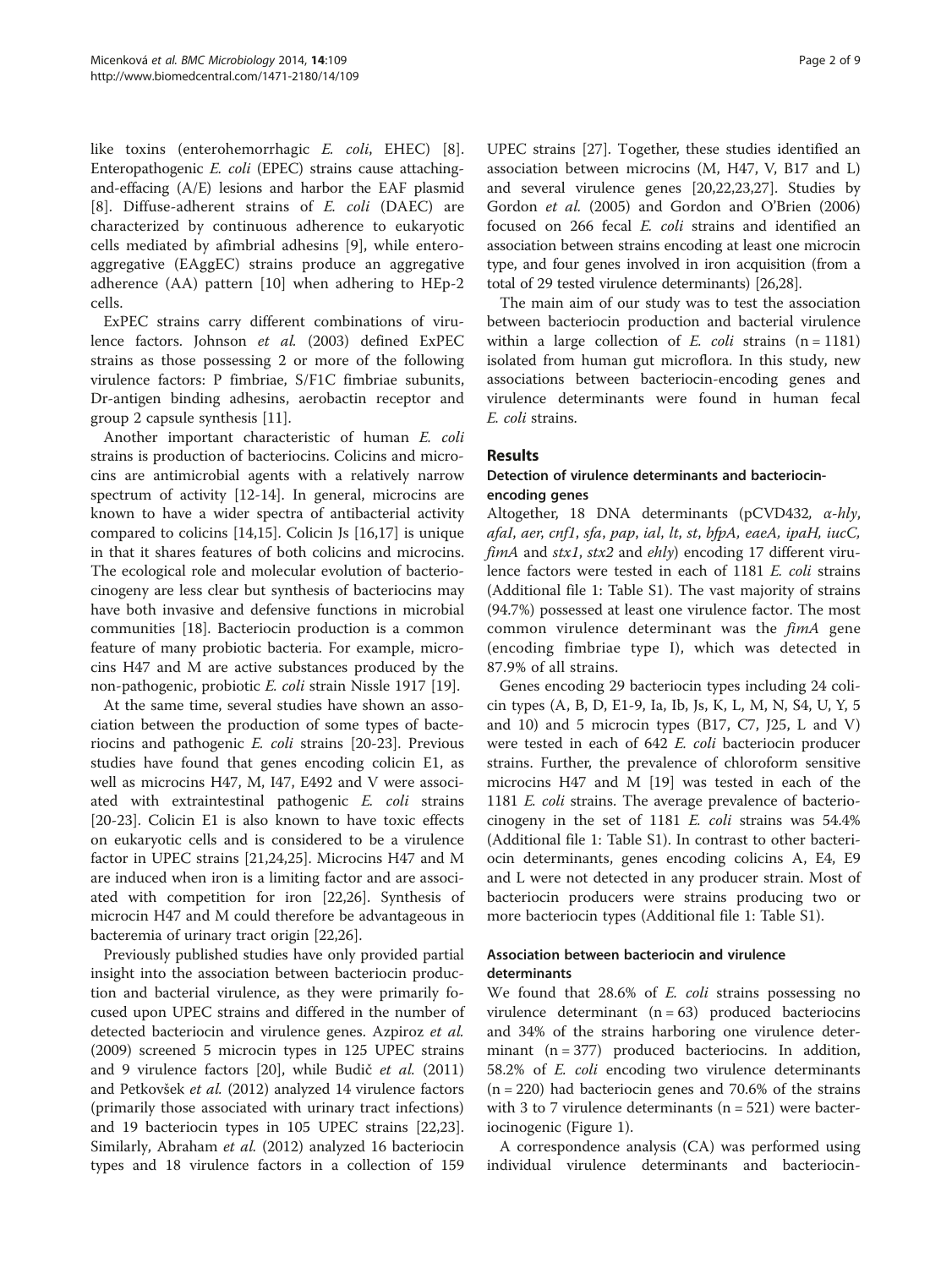<span id="page-2-0"></span>





sfa, pap, pCVD432, ial, lt, st, bfpA, eaeA, ipaH, iucC, fimA, ehly) and bacteriocin types (B, D, E1, E2-9, Ia, Ib, Js, K, M, N, S4, U/Y, 5/10, mB17, mC7, mH47, mJ25, mL, mM and mV) in 1181 E. coli strains. The x axis accounted for 51.06% of total inertia and the y axis for 24.02%. Please note the close association between virulence determinants pap, sfa, cnf1 and α-hly and genes for microcins H47, M and L. Genes encoding aerobactin synthesis plotted close to bacteriocin genes encoding microcins J25, V and B17 and colicins B, E1, 5/10, Ia, Ib, Js, M, K, N, S4 and D. Fisher's exact test was used to analyze the degree of association among bacteriocin types and virulence factors; statistically significant results for different virulence factors and bacteriocin types are indicated by asterisks (α-hly, cnf1, sfa, pap - mH47 and mM; iucC, aer - E1, la, S4 and mV; afal, eaeA/bfpA, pCVD432, nonVF – bacteriocin non-producers).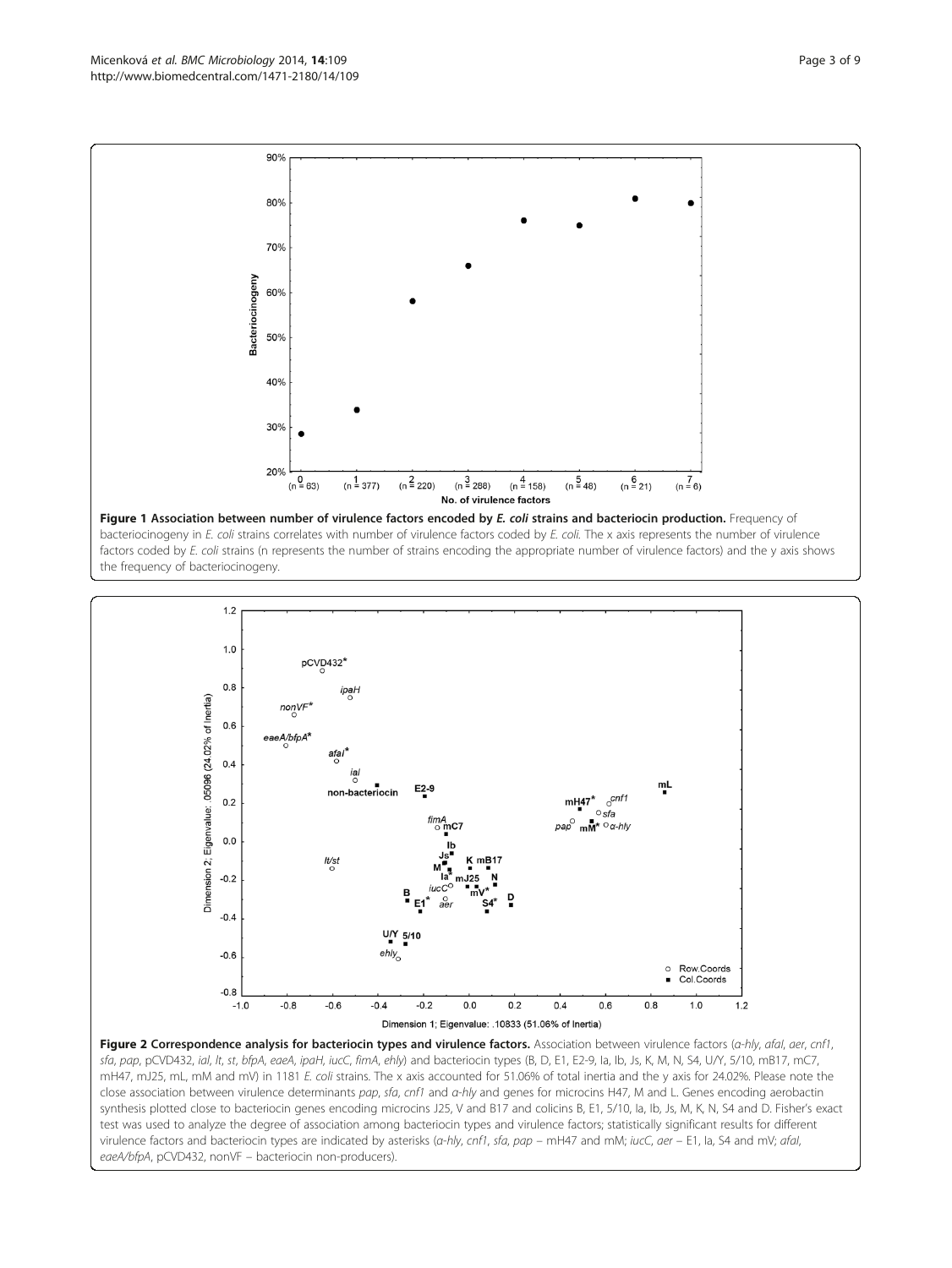encoding genes (Figure [2](#page-2-0)). In addition to this twodimensional representation, Fisher's exact test was used to analyze the association between bacteriocin types and virulence determinants. Genes encoding aerobactin synthesis were (aer, iucC) were significantly associated with genes for microcin V ( $p < 0.01$ ) and with genes encoding colicins E1 ( $p < 0.01$ ), Ia ( $p < 0.01$ ) and S4 ( $p = 0.01$ ). The  $\alpha$ -hly, cnf1, sfa and pap virulence determinants were plotted together and were associated with genes for microcins H47 ( $p < 0.01$ ) and M ( $p < 0.01$ ). Bacteriocin non-producers were associated with  $afal$  (p < 0.01), eaeA/bfpA ( $p < 0.01$ ),  $p$ CVD432 ( $p = 0.03$ ) and with strains in which virulence determinants were not detected  $(p < 0.01)$  (Figure [2\)](#page-2-0).

# Association between bacteriocin-encoding genes and E. coli pathotypes

Based on the presence of virulence factors, E. coli strains were divided into three groups: (1) non-pathogenic (commensal, non enterovirulent, nonEVEC)  $E.$  coli (n = 399), (2) diarrhea-associated E. coli (EAggEC, ETEC, EIEC, EPEC and DAEC;  $n = 179$ ) and (3) fecal E. coli with characteristics similar to ExPEC, denoted ExPEC in this study  $(n = 603)$  (Table 1). Non-pathogenic E. coli

were defined as those with no detected genes for virulence factors or those that only had the gene for fimbriae type I (fimA gene). Diarrhea-associated E. coli strains encoded virulence factors typical for each of the diarrhea-associated pathotypes including EAggEC (pCVD432), ETEC (lt/st), EIEC (ial/ipaH), EPEC (eaeA/  $bfpA$ ), EHEC (stx1/stx2/ehly) and DAEC (afal) strains. All other strains containing genes for different virulence factors (e.g. α-hemolysin, P-fimbriae, S-fimbriae, cytotoxic necrosis factor, aerobactin synthesis) and combinations thereof were classified as ExPEC. The results of the correspondence analysis of individual virulence determinants and bacteriocin genes (Figure [2](#page-2-0)) showed that a majority of bacteriocin genes overlap with virulence determinants belonging to ExPEC strains.

The occurrence of bacteriocinogeny (i.e. occurrence of at least one bacteriocin-encoding gene) in nonEVEC strains (32.6%) and in diarrhea-associated E. coli strains (36.9%) was significantly lower than among ExPEC (73.8%;  $p < 0.01$ ) (Table [2\)](#page-4-0). In addition, a similar frequency of bacteriocin types was also found in both groups of nonEVEC and diarrhea-associated E. coli. Among nonEVEC strains, those with a single bacteriocin gene were most common, while ExPEC strains more

|  | Table 1 Occurrence of virulence factors in E. coli pathotypes |  |  |  |  |
|--|---------------------------------------------------------------|--|--|--|--|
|--|---------------------------------------------------------------|--|--|--|--|

| <b>Virulence factors</b>      |             | Pathotype                |                               |               |  |  |
|-------------------------------|-------------|--------------------------|-------------------------------|---------------|--|--|
|                               |             | Non-pathogenic E. coli*  | Diarrhea-associated E. coli** | ExPEC***      |  |  |
|                               |             | $n = 399(%)$             | $n = 179(%)$                  | $n = 603$ (%) |  |  |
| Aggregative adherence plasmid | pCVD432     | $\overline{a}$           | 13(7.3)                       | ٠             |  |  |
| Invasive associated locus     | ial         |                          | 44 (24.6)                     |               |  |  |
| Heat-stable enterotoxin       | st          | $\overline{\phantom{0}}$ | 8(4.5)                        |               |  |  |
| Heat-labile enterotoxin       | lt          | ÷,                       | 7(3.9)                        |               |  |  |
| Intimin                       | eaeA        |                          | 26 (14.5)                     |               |  |  |
| Bundle-forming fimbriae       | bfpA        | $\overline{a}$           | 1(0.6)                        |               |  |  |
| Invasion plasmid H            | ipaH        |                          | 19 (10.6)                     |               |  |  |
| Aerobactin synthesis          | aer         | $\overline{a}$           | 68 (38.0)                     | 342 (56.7)    |  |  |
| Fimbriae type 1               | fimA        | 336 (84.2)               | 149 (83.2)                    | 553 (91.7)    |  |  |
| a-hemolysin                   | $a-hly$     | $\overline{a}$           | 3(1.7)                        | 88 (14.6)     |  |  |
| Afimbrial adhesin             | afal        | $\overline{a}$           | 78 (43.6)                     |               |  |  |
| Aerobactin synthesis          | <i>iucC</i> |                          | 80 (44.7)                     | 396 (65.7)    |  |  |
| Cytotoxic necrotizing factor  | cnf1        |                          | 1(0.6)                        | 43(7.1)       |  |  |
| S-fimbriae                    | sfa         | ÷,                       | 6(3.4)                        | 227 (37.6)    |  |  |
| P-fimbriae                    | pap         |                          | 19 (10.6)                     | 201 (33.3)    |  |  |
| Shiga-toxin 1                 | stx1        |                          |                               |               |  |  |
| Shiga-toxin 2                 | stx2        |                          |                               |               |  |  |
| Enterohemolysin               | ehly        |                          | 9(5.0)                        |               |  |  |

\*E. coli strains with no detected genes for virulence factors or those possessing only gene for fimbriae type I (fimA gene).

\*\*EAggEC - pCVD432 (aggregative adherence plasmid); ETEC - lt/st (heat-labile and heat-stable enterotoxin); EIEC - ial/ipaH (invasion associated locus/invasion plasmid H); EPEC - bfpA/eaeA (bundle-forming fimbriae/intimin); EHEC (stx1/stx2/ehly); DAEC - afal (afimbrial adhesin I).

\*\*\*E. coli strains which contain different virulence factors (except those that are typical for previously described diarrhea-associated E. coli) typical for extraintestinal E. coli strains (α-hemolysin, P-fimbriae, S-fimbriae, cytotoxic necrosis factor, aerobactin synthesis).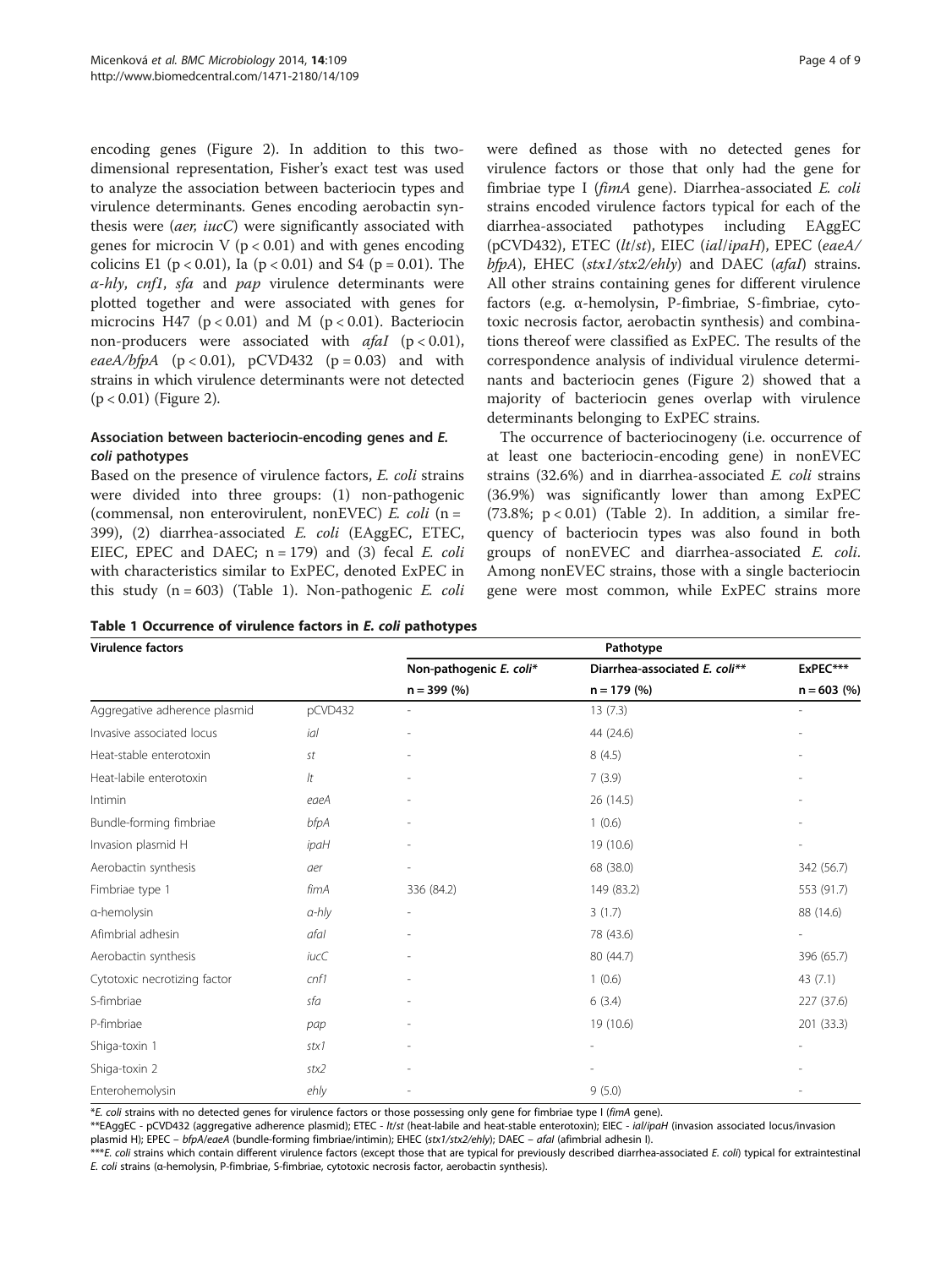| Bacteriocinogeny                 | Pathotype                 |                                |               |                          | Statistics*  |                          |  |
|----------------------------------|---------------------------|--------------------------------|---------------|--------------------------|--------------|--------------------------|--|
|                                  | 1. Non-pathogenic E. coli | 2. Diarrhea-associated E. coli | 3. ExPEC      | 1 x 2                    | $1 \times 3$ | $2 \times 3$             |  |
|                                  | $n = 399(%)$              | $n = 179 (%)$                  | $n = 603$ (%) | p                        | p            | p                        |  |
| <b>Bacteriocinogenic strains</b> | 130 (32.6)                | 66 (36.9)                      | 445 (73.8)    | $-***$                   | < 0.01       | < 0.01                   |  |
| <b>Bacteriocin types</b>         |                           |                                |               |                          |              |                          |  |
| mV                               | 18(4.5)                   | 18(10.1)                       | 152 (25.2)    | 0.04                     | < 0.01       | < 0.01                   |  |
| mM                               | 17(4.3)                   | 7(3.9)                         | 123 (20.4)    | $\overline{\phantom{a}}$ | < 0.01       | < 0.01                   |  |
| mH47                             | 28(7.0)                   | 14(7.8)                        | 165 (27.4)    | $\overline{\phantom{a}}$ | < 0.01       | < 0.01                   |  |
| mB17                             | 10(2.5)                   | 8(4.5)                         | 57 (9.5)      | $\overline{\phantom{a}}$ | < 0.01       | $\overline{\phantom{a}}$ |  |
| la                               | 53 (13.3)                 | 23 (12.8)                      | 125 (20.7)    | $\overline{\phantom{a}}$ | < 0.01       | $\overline{\phantom{a}}$ |  |
| E1                               | 19(4.8)                   | 15(8.4)                        | 94 (15.6)     | $\overline{a}$           | < 0.01       | 0.04                     |  |
| S <sub>4</sub>                   |                           | $\overline{\phantom{0}}$       | 11(1.8)       | $\overline{a}$           | 0.01         |                          |  |
| Bacteriocin producer strains     |                           |                                |               |                          |              |                          |  |
| Mono-producers***                | 63 (48.5)                 | 23 (34.8)                      | 141 (31.7)    | $\overline{\phantom{a}}$ | < 0.01       |                          |  |
| la                               | 23(17.7)                  | 3(4.5)                         | 18(4.0)       | 0.04                     | < 0.01       |                          |  |
| Double-producers****             | 44 (33.8)                 | 25 (37.9)                      | 161 (36.2)    | $\overline{\phantom{a}}$ |              |                          |  |
| mH47, mM                         | 5(3.8)                    | 4(6.1)                         | 50 (11.2)     | $\overline{\phantom{a}}$ | 0.03         |                          |  |
| Multi-producers*****             | 21(16.2)                  | 15(22.7)                       | 139 (31.2)    | $\overline{\phantom{a}}$ | < 0.01       | $\overline{\phantom{a}}$ |  |

#### <span id="page-4-0"></span>Table 2 Occurrence of bacteriocinogeny and bacteriocin types among E. coli strains

\*Fisher's exact test with Bonferroni correction.

\*\*not statistically significant.

\*\*\*producers of one bacteriocin type.

\*producers of two bacteriocin types.

\*\*\*\*\*\*producers of three and more bacteriocin types.

often contained several bacteriocin genes in a single strain. Compared to nonEVEC and diarrhea-associated strains, ExPEC had higher frequencies of genes encoding microcins V, H47, M  $(p < 0.01$  against both nonEVEC and diarrhea-associated strains) and gene encoding colicin E1 ( $p < 0.01$  against nonEVEC,  $p = 0.04$  against diarrhea-associated strains). In addition, compared to nonEVEC strains, ExPEC had higher frequencies of genes encoding microcin B17 (9.5%;  $p < 0.01$ ) and colicins Ia  $(20.7\%; p < 0.01)$ , E1  $(15.6\%; p < 0.01)$  and S4  $(1.8\%;$  $p = 0.01$ .

# **Discussion**

In this study, the average prevalence of bacteriocinogenic E. coli strains isolated from fecal microflora was 54.4%. This value is close to the upper range limit seen in previous studies, where the prevalence of bacteriocinogenic E. coli strains varied from 25 to 55% [[15,21,26,27,29-31\]](#page-7-0). However, these studies differed in a number of important ways including cultivation conditions and indicator bacteria used for detection of bacteriocin production and/or in the number of detected bacteriocin genes. Older studies on the prevalence of bacteriocinogeny in fecal *E. coli* strains only focused on the identification of colicin production [\[30,32](#page-7-0)]. While Šmarda and Obdržálek (2001) used five different indicator strains to detect colicin production in the fecal E.

coli strain 1043 [\[32\]](#page-7-0), Achtman et al. (1983) used 2 indicator strains for the detection of colicin producers in a sample of 234 fecal *E. coli* strains [[30](#page-7-0)]. More recently, Gordon and O'Brien (2006) used PCR with 19 bacteriocin genes to screen 266 fecal E. coli strains (38% of which were bacteriocinogenic) [[26\]](#page-7-0), and Šmajs et al. (2010) detected 29 bacteriocin types in 411 fecal E. coli strains (55% of which were bacteriocin-encoding strains) [[21\]](#page-7-0).

Our results have revealed that the frequency of bacteriocinogeny in E. coli strains positively correlates with the detected number of virulence determinants. Bacteriocinogeny increased by as much as 75–80% depending on the number of encoded virulence factors. To our knowledge, this is the first time that the correlation between bacteriocinogeny frequency and the number of encoded virulence factors has been shown. This finding suggests that at least some bacteriocin-encoding genes should be considered as factors which increase the virulence of E. coli strains.

E. coli strains encoding only fimbriae type I did not show differences in the frequency of bacteriocinogeny compared to strains without genes for virulence factors. The role of fimbriae type I in development of human infections is not clear. Although deletion of the *fim* gene cluster from virulent E. coli strain O1:K1:H7 attenuated virulence in the urinary tract infection (UTI) model [\[33](#page-7-0)];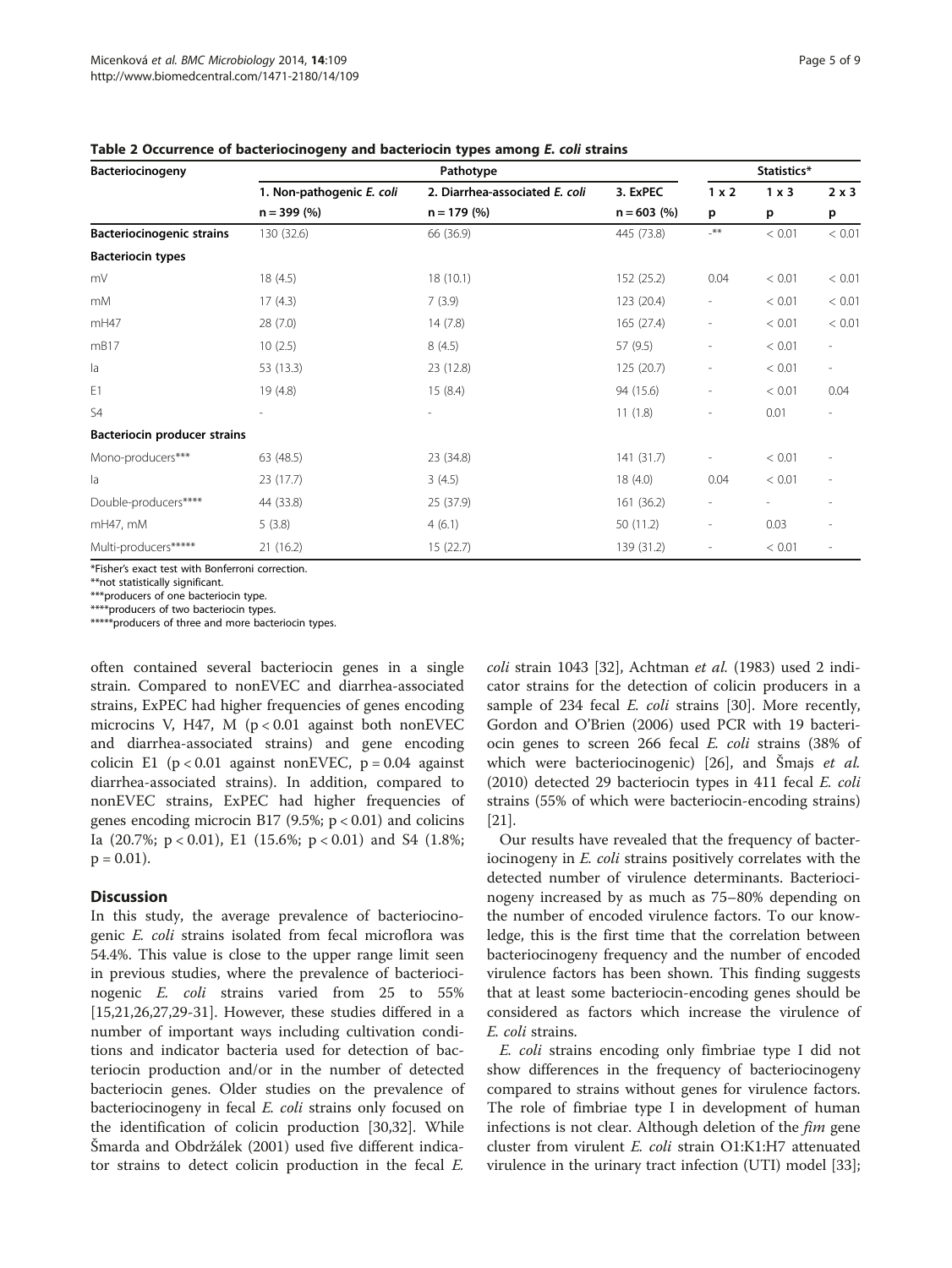possession of fimbriae type 1 in E. coli strains from different sources was not found to correlate with the ability to cause UTIs [\[34](#page-7-0)-[39](#page-7-0)]. Several virulence factors, typical for diarrhea-associated E. coli strains, including pCVD432 (EAggEC), ial/ipaH (EIEC), eaeA/bfpA (EPEC) and afaI (DAEC) were not found to be associated with bacteriocin genes. Bacteriocin producers therefore appear to be mainly associated with ExPEC virulence factors (E. coli strains containing combinations of sfa, pap, aer, iucC, cnf1, <sup>α</sup>-hly determinants). The occurrence of these virulence factors were associated with both chromosomally (microcins H47 and M) and plasmid encoded colicin (E1, Ia and S4) and microcin types (B17, V).

Presently, several bacteriocins including colicin E1, and microcins H47, I47, E492, M, and V are considered virulence factors in extraintestinal pathogenic E. coli strains [\[20](#page-7-0)-[23\]](#page-7-0). Azpiroz et al. [[20\]](#page-7-0) and Budi<sup>č</sup> et al. [[22](#page-7-0)] found an association between production of microcins H47, I47, E492, M, and V and the distribution of virulence factors (i.e. hlyA, cnf1, usp, iroN, iroCD, fyuA, *papC*, *papG* and *tcpC*) in uropathogenic strains of *E*. coli; from these results they assumed that production of these bacteriocin types could contribute to development of bacteraemia. Although different sets of virulence determinants and bacteriocin genes were used in these studies, our findings match with these observations.

We also found these associations between bacteriocin production and ExPEC virulence determinants among human fecal E. coli isolates. Moreover, we have found new associations between 3 bacteriocin types (microcin B17, colicins Ia and S4) and the ExPEC virulence characteristics of human fecal E. coli strains. Given that colicin Ia and microcin B17 are known to be encoded on relatively large plasmids, it is possible that the association with more virulent strains is due to other genes being harbored on these plasmids, and not by colicin synthesis itself. However, colicin S4 was found to be encoded on a small plasmid (7.4 kb) [\[40\]](#page-7-0) that was similar to the colicin E1-encoding plasmid (6 kb) [[21\]](#page-7-0). Since these small plasmids do not encode virulence factors, colicin S4 appears to be a potentially important virulence factor and/or an important factor of resident E. coli strains.

The presence of virulence determinants (e.g. genes encoding P-fimbriae, siderophore aerobactin, hemolysin and expression of O antigens, which are typical for ExPEC strains; and capsular types K1 and K5) are associated with resident  $E.$  coli strains [\[41-44](#page-7-0)]. At the same time, ExPEC strains causing extraintestinal infections like urinary tract infections and sepsis/meningitidis are believed to originate from the gut microflora. Their virulence determinants including adhesins (P-fimbriae, S-fimbriae), toxins (e.g. hemolysin, cytotoxic necrotizing factor) and siderophores (e.g. aerobactin) appear to be important for E. coli strains to survive in the extraintestinal environment [\[45-47](#page-7-0)].

On the other hand, we found that diarrhea-associated strains from our set of 1181 fecal E. coli had a lower prevalence of bacteriocinogeny and a lower frequency of several bacteriocin producers. In addition, no specific bacteriocin types appear to be associated with virulence determinants that are typical for these strains. Unlike fecal strains which have the characteristics of ExPEC strains, diarrhea-associated strains are not considered to be resident human E. coli strains, which may explain the lower prevalence of bacteriocin genes.

In summary, bacteriocin synthesis is linked to strains with ExPEC characteristics and appears to increase the ability of *E. coli* to reside in the human gut. Moreover, at least several bacteriocin-encoding genes should be also considered as factors which increase the virulence of ExPEC strains.

# Conclusions

The frequency of bacteriocin-encoding genes was found to be positively correlated with the frequency of E. coli virulence determinants. E. coli with virulence characteristics of ExPEC strains, i.e. strains encoding virulence factors S-fimbriae (sfa), P-fimbriae (pap), cytotoxic necrosis factor (cnf1), α-hemolysin (α-hly) and aerobactin biosynthesis (aer, iucC) were more often found to harbor genes encoding synthesis of microcins (H47, M, V and B17) and colicins (E1, Ia and S4) than other tested E. coli strains.

# **Methods**

#### Bacterial strains

E. coli strains were isolated from the intestinal microflora of 1181 patients living in South Moravia, Czech Republic. A set of 183 E. coli strains was isolated at St. Anne's University Hospital, Brno, CZ, and 998 E. coli strains at the University Hospital, Brno, CZ. E. coli strains were isolated between July 2007 and April 2010. <sup>565</sup> E. coli strains were isolated from female patients and 616 E. coli strains from males. All clinical samples were collected after patients gave informed consent. For children under the age of 18, consent was obtained from parents. The study was approved by the ethics committee of the Faculty of Medicine, Masaryk University, Brno, CZ. A single isolate of *E. coli* was collected from each patient. Testing with ENTEROtest16 (Erba Lachema, Czech Republic) was used for bacterial identification. Indicator strains used for screening of bacteriocin production and the control bacteriocin producers used for PCR detection of bacteriocin genes, were previously described in detail [\[21\]](#page-7-0).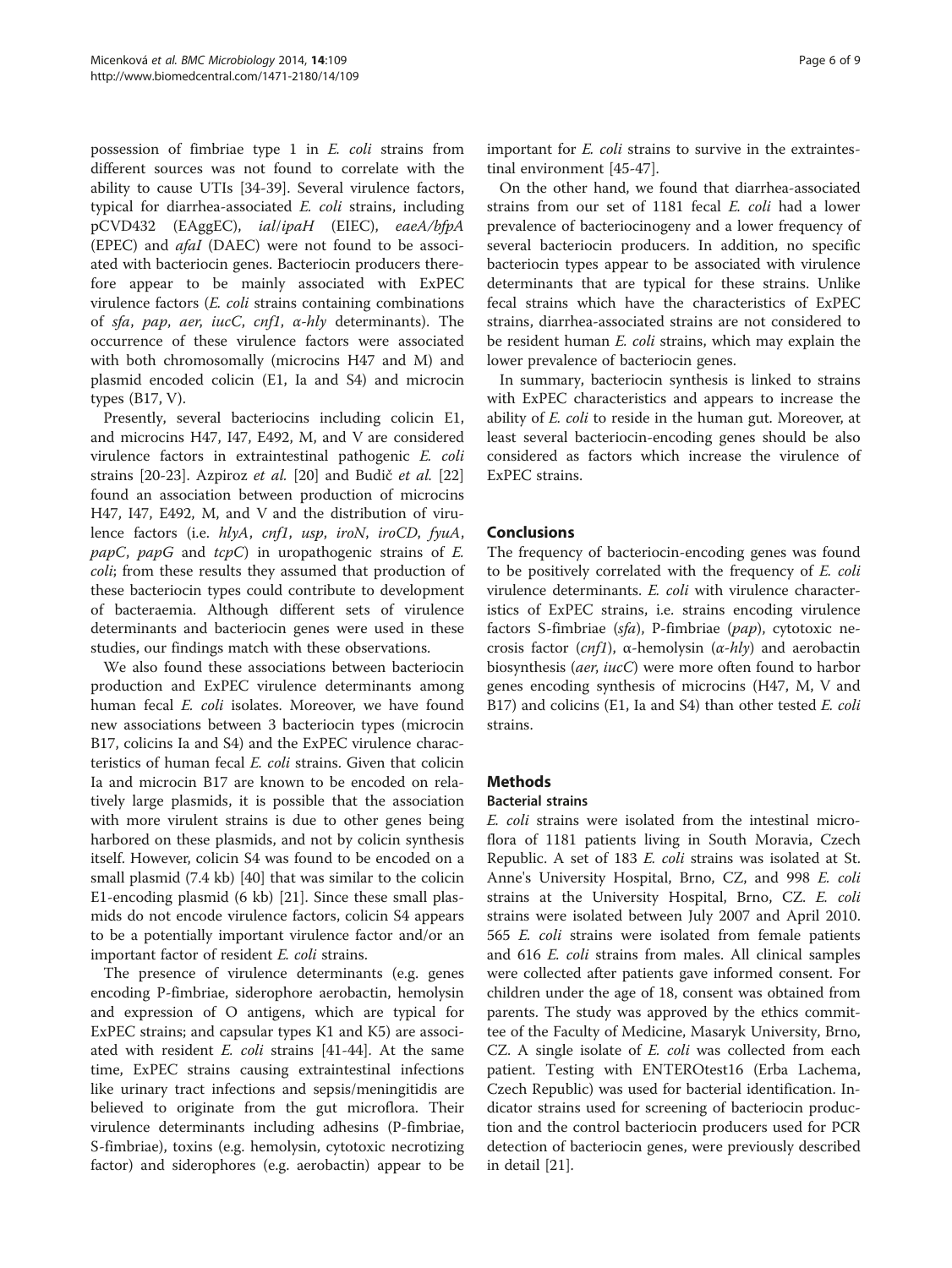#### <span id="page-6-0"></span>Screening of bacteriocin production

Bacteriocin production was detected using the method described by <sup>Š</sup>majs et al. (2010) [\[21](#page-7-0)]. Briefly, each of <sup>1181</sup> E. coli strains were simultaneously cultivated (37°C for 48 hours) in parallel on four different agar plates containing (i) TY (Trypton-yeast) agar (HiMedia, Mumbai, India) (1.5%, w/v, solid agar), (ii) Difco™ Nutrient broth (Difco Laboratories, Sparks, MD, USA), (iii) TY agar supplemented with mitomycin C, and (iv) TY agar supplemented with trypsin. Macrocolonies were then killed using chloroform vapors and overlaid with a top TY agar layer (0.7%, w/v, soft agar) containing  $10^7$  cells from one of 6 indicator strains (E. coli K12-Row, E. coli C6 (φ), E. coli 5 K, E. coli P400, E. coli S40 and Shigella sonnei 17). The plates were subsequently incubated at 37°C for 24 hours and bacteriocin producers were identified.

#### PCR detection of genes encoding bacteriocins

Detection of the 24 colicin and 7 microcin genes was carried out using the method described by <sup>Š</sup>majs et al. (2010) [\[21\]](#page-7-0). Briefly, genomic DNA was isolated using DNAzol reagent (Invitrogen, Carlsbad, CA, USA) according to the manufacturer's protocol. Template DNA was diluted 100-fold in sterile distilled water. All producer strains were tested, in parallel, using the colony PCR method (one bacterial colony from each strain was resuspended in 100 μl of sterile distilled water; then 1 μl of this suspension was added to the PCR mix). PCR reactions were performed using the primers described by Šmajs *et al.* (2010) [[21](#page-7-0)]; for colicins E1, L and microcin M additional primer pairs were used (Additional file 2: Table S2). The following protocol was used for PCR amplification: 94°C (2 minutes); 94°C (30 seconds), 60°C (30 seconds), 72°C (1 minute), 30 cycles; 72°C (7 minutes). For colony PCR, the initial step was 5 minutes. Microcins H47 and M are sensitive to chloroform vapors [[19\]](#page-7-0), therefore all 539 bacteriocin-nonproducing  $E$ . coli strains were investigated using PCR with specific H47 and M primers. PCR products of sequentially related bacteriocins (colicins E2-9, Ia-Ib, U-Y, 5–10) were verified using dideoxy terminator sequencing and amplification primers. Sequence analysis was carried out using Lasergene software (DNASTAR, Inc., Madison, WI, USA).

#### Screening for genes encoding virulence factors

All 1181 *E. coli* strains were screened for the presence of genes for 17 different virulence factors  $(\alpha$ -hly, afal, aer, cnf1, sfa, pap, pCVD432, ial, lt, st, bfpA, eaeA, ipaH, *iucC*, *fimA*, *stx1*, *stx2* and *ehly*). The primer pair sequences, PCR product lengths and PCR protocols used, were previously described [\[48](#page-7-0)-[55\]](#page-8-0).

#### Statistical analyses

For statistical analysis of the incidence of bacteriocins and virulence factors, standard methods derived from the binomial distribution, including the two-tailed Fisher's exact test corrected using the Bonferroni correction, were used. STATISTICA software, version 8.0 (StatSoft, Tulsa, OK, USA), was used for calculations. Distribution of virulence factors and bacteriocin genes were determined using Correspondence Analysis (CA) and STATISTICA version 8.0.

#### Availability of supporting data

The data set of 294 colicin gene sequences supporting the results of the article has been deposited in the GenBank/EMBL/DDBJ under accession numbers AB92 3519 - AB923812.

#### Additional files

[Additional file 1: Table S1](http://www.biomedcentral.com/content/supplementary/1471-2180-14-109-S1.docx) Distribution of virulence determinants and bacteriocin genes among 1181 E. coli strains isolated from human fecal microflora.

[Additional file 2: Table S2](http://www.biomedcentral.com/content/supplementary/1471-2180-14-109-S2.docx) DNA Primers used for PCR detection of colicin and microcin encoding genes.

#### Competing interests

The authors declare that they have no competing interests.

#### Authors' contributions

DS designed the study and together with LM wrote the manuscript. LM, BS, JB and LMik performed bacteriocin and virulence testing of E. coli strains. LM and SL analyzed the data. MV, AS and VW contributed to isolation and characterization of the bacterial strains and gathered data. All authors read and approved the final manuscript.

#### Acknowledgments

This work was supported by a grant from the Ministry of Health of the Czech Republic (NT13413-4/2012) to D.S.

#### Author details

<sup>1</sup>Department of Biology, Faculty of Medicine, Masaryk University, Kamenice 5, Building A6, Brno 625 00, Czech Republic. <sup>2</sup>Institute of Biostatistics and Analyses, Masaryk University, Kamenice 3, Building A1, Brno 625 00, Czech Republic. <sup>3</sup>Department of Clinical Microbiology, University Hospital Brno Jihlavská 20, Brno 625 00, Czech Republic. <sup>4</sup>Department of Microbiology Faculty of Medicine, Masaryk University and St. Anne's University Hospital, Pekařská 53, Brno 656 91, Czech Republic.

#### Received: 17 December 2013 Accepted: 22 April 2014 Published: 28 April 2014

#### References

- 1. Eckburg PB, Bik EM, Bernstein CN, Purdom E, Dethlefsen L, Sargent M, Gill SR, Nelson KE, Relman DA: Diversity of the human intestinal microbial flora. Science 2005, 308:1635–1638.
- 2. Sonnenborn U, Greinwald R: Beziehungen zwischen Wirtororganismus und Darmflora. Stuttgart - New York: Schattauer; 1991.
- 3. Guarner F, Malagelada J-R: Role of bacteria in experimental colitis. Best Pract Res Clin Gastroenterol 2003, 17:793–804.
- 4. Dobrindt U, Agerer F, Michaelis K, Janka A, Buchrieser C, Samuelson M, Svanborg C, Gottschalk G, Karch H, Hacker J: Analysis of genome plasticity in pathogenic and commensal Escherichia coli isolates by use of DNA arrays. J Bacteriol 2003, 185:1831–1840.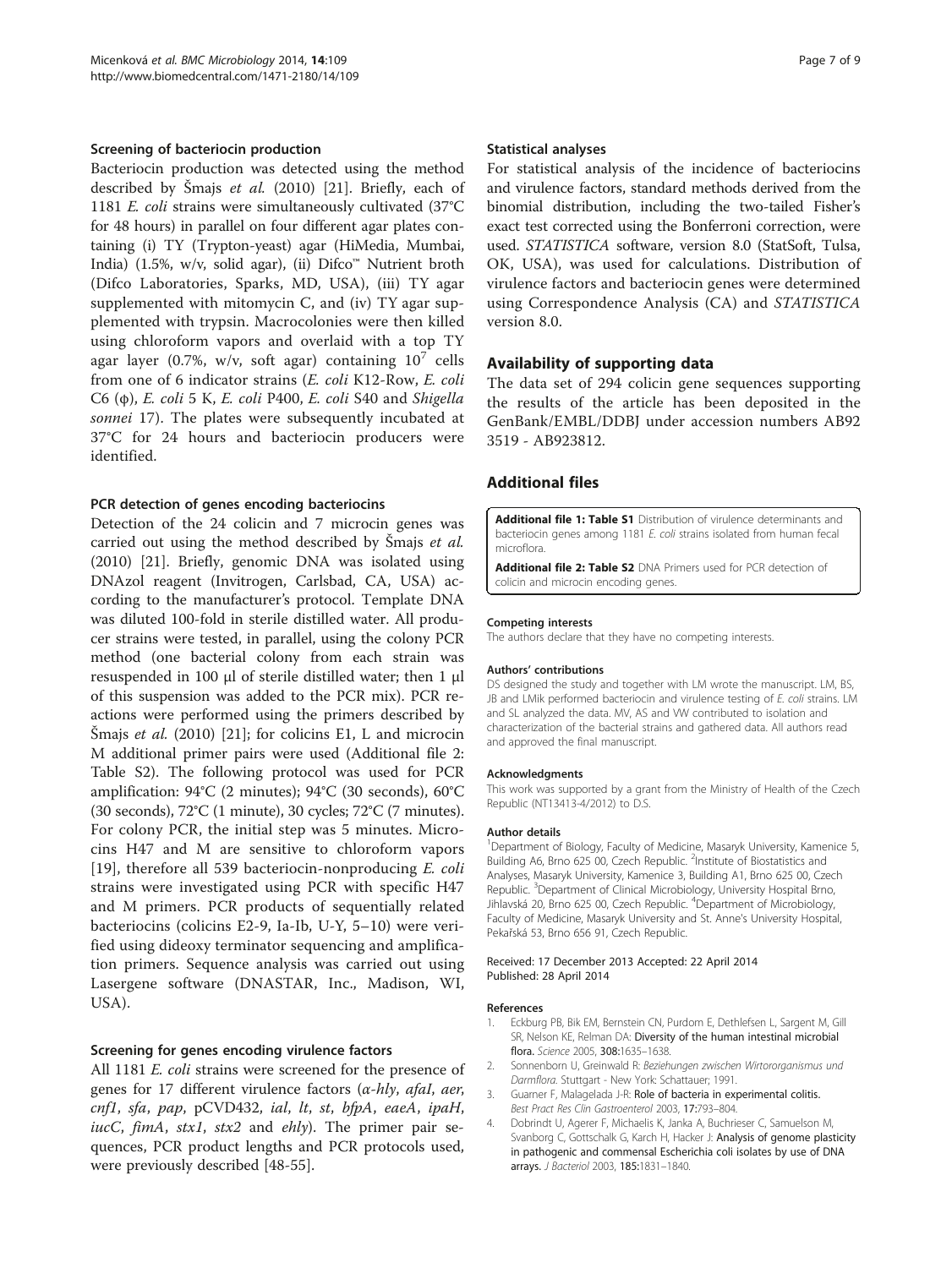- <span id="page-7-0"></span>5. Russo TA, Johnson JR: Proposal for a new inclusive designation for extraintestinal pathogenic isolates of Escherichia coli: ExPEC. J Infect Dis 2000, 181:1753–1754.
- 6. Finlay BB, Falkow S: Common themes in microbial pathogenicity revisited. Microbiol Mol Biol Rev 1997, 61:136–169.
- 7. Ochman H, Selander RK: Standard reference strains of Escherichia coli from natural populations. *J Bacteriol* 1984, 157:690-693.
- 8. Nataro JP, Kaper JB: Diarrheagenic Escherichia coli. Clin Microbiol Rev 1998, 11:142–201.
- 9. Girón JA, Jones T, Millán-Velasco F, Castro-Muñoz E, Zárate L, Fry J, Frankel G, Moseley SL, Baudry B, Kaper JB: Diffuse-adhering Escherichia coli (DAEC) as a putative cause of diarrhea in Mayan children in Mexico. J Infect Dis 1991, 163:507–513.
- 10. Nataro JP, Kaper JB, Robins-Browne R, Prado V, Vial P, Levine MM: Patterns of adherence of diarrheagenic Escherichia coli to HEp-2 cells. Pediatr Infect Dis J 1987, 6:829–831.
- 11. Johnson JR, Murray AC, Gajewski A, Sullivan M, Snippes P, Kuskowski MA, Smith KE: Isolation and molecular characterization of nalidixic acidresistant extraintestinal pathogenic Escherichia coli from retail chicken products. Antimicrob Agents Chemother 2003, 47:2161–2168.
- 12. Braun V, Pilsl H, Gross P: Colicins: structures, modes of action, transfer through membranes, and evolution. Arch Microbiol 1994, 161:199–206.
- 13. Gillor O, Nigro LM, Riley MA: Genetically engineered bacteriocins and their potential as the next generation of antimicrobials. Curr Pharm Des 2005, 11:1067–1075.
- 14. Moreno F, San Millán JL, Hernández-Chico C, Kolter R: Microcins. Biotechnology 1995, 28:307–321.
- 15. Šmarda J, Šmajs D: Colicins–exocellular lethal proteins of Escherichia coli. Folia Microbiol (Praha) 1998, 43:563–582.
- 16. Šmajs D, Weinstock GM: Genetic organization of plasmid ColJs, encoding colicin Js activity, immunity, and release genes. *J Bacteriol* 2001, 183:3949–3957.
- 17. Šmajs D, Weinstock GM: The iron- and temperature-regulated cjrBC genes of Shigella and enteroinvasive Escherichia coli strains code for colicin Js uptake. J Bacteriol 2001, 183:3958–3966.
- 18. Riley MA, Wertz JE: Bacteriocin diversity: ecological and evolutionary perspectives. Biochimie 2002, 84:357–364.
- 19. Patzer SI, Baquero MR, Bravo D, Moreno F, Hantke K: The colicin G, H and X determinants encode microcins M and H47, which might utilize the catecholate siderophore receptors FepA, Cir, Fiu and IroN. Microbiology (Reading, Engl) 2003, 149(9):2557–2570.
- 20. Azpiroz MF, Poey ME, Laviña M: Microcins and urovirulence in Escherichia coli. Microb Pathog 2009, 47:274–280.
- 21. Šmajs D, Micenková L, Šmarda J, Vrba M, Ševčíková A, Vališová Z, Woznicová V: Bacteriocin synthesis in uropathogenic and commensal Escherichia coli: colicin E1 is a potential virulence factor. BMC Microbiol 2010, 10:288.
- 22. Budič M, Rijavec M, Petkovšek Z, Zgur-Bertok D: Escherichia coli bacteriocins: antimicrobial efficacy and prevalence among isolates from patients with bacteraemia. PLoS ONE 2011, 6:e28769.
- 23. Petkovšek Z, Zgur-Bertok D, Starcic Erjavec M: Colicin insensitivity correlates with a higher prevalence of extraintestinal virulence factors among Escherichia coli isolates from skin and soft-tissue infections. J Med Microbiol 2012, 61(Pt 6):762-5.
- 24. Šmajs D, Karpathy SE, Šmarda J, Weinstock GM: Colicins produced by the Escherichia fergusonii strains closely resemble colicins encoded by Escherichia coli. FEMS Microbiol Lett 2002, 208:259–262.
- 25. Chumchalová J, Šmarda J: Human tumor cells are selectively inhibited by colicins. Folia Microbiol (Praha) 2003, 48:111–115.
- 26. Gordon DM, O'Brien CL: Bacteriocin diversity and the frequency of multiple bacteriocin production in Escherichia coli. Microbiology (Reading, Engl) 2006, 152(11):3239–3244.
- 27. Abraham S, Chapman TA, Zhang R, Chin J, Mabbett AN, Totsika M; Molecular characterization of Escherichia coli strains that cause symptomatic and asymptomatic urinary tract infections. J Clin Microbiol 2012, 50:1027–30.
- 28. Gordon DM, Stern SE, Collignon PJ: The influence of the age and sex of human hosts on the distribution of Escherichia coli ECOR groups and virulence traits. Microbiology 2005, 151:15–23.
- 29. Riley MA, Gordon DM: A survey of Col plasmids in natural isolates of Escherichia coli and an investigation into the stability of Col-plasmid lineages. J Gen Microbiol 1992, 138:1345–1352.
- 30. Achtman M, Mercer A, Kusecek B, Pohl A, Heuzenroeder M, Aaronson W, Sutton A, Silver RP: Six widespread bacterial clones among Escherichia coli K1 isolates. Infect Immun 1983, 39:315–335.
- 31. Šmajs D, Čejková D, Micenková L, Lima-Bittencourt CI, Chartone-Souza E, Šmarda J, Nascimento AMA: Human Escherichia coli strains of different geographical and time source: bacteriocin types and their gene sequences are population-specific. Environ Microbiol Rep 2012, 4:459-466.
- 32. Šmarda J, Obdržálek V: Incidence of colicinogenic strains among human Escherichia coli. J Basic Microbiol 2001, 41:367–74.
- 33. Connell I, Agace W, Klemm P, Schembri M, Marild S, Svanborg C: Type 1 fimbrial expression enhances Escherichia coli virulence for the urinary tract. Proc Natl Acad Sci U S A 1996, 93:9827–9832.
- 34. Hagberg L, Jodal U, Korhonen TK, Lidin-Janson G, Lindberg U, Edén CS: Adhesion, hemagglutination, and virulence of Escherichia coli causing urinary tract infections. Infect Immun 1981, 31:564–570.
- 35. Leffler H, Svanborg-Eden C: Glycolipid receptors for uropathogenic Escherichia coli on human erythrocytes and uroepithelial cells. Infect Immun 1981, 34:920–929.
- 36. Edén CS, Freter R, Hagberg L, Hull R, Hull S, Leffler H, Schoolnik G: Inhibition of experimental ascending urinary tract infection by an epithelial cell-surface receptor analogue. Nature 1982, 298:560–562.
- 37. Väisänen-Rhen V, Elo J, Väisänen E, Siitonen A, Orskov I, Orskov F, Svenson SB, Mäkelä PH, Korhonen TK: P-fimbriated clones among uropathogenic Escherichia coli strains. Infect Immun 1984, 43:149–155.
- Johnson JR: Virulence factors in Escherichia coli urinary tract infection. Clin Microbiol Rev 1991, 4:80–128.
- 39. Bergsten G, Wullt B, Svanborg C: Escherichia coli, fimbriae, bacterial persistence and host response induction in the human urinary tract. Int J Med Microbiol 2005, 295:487–502.
- 40. Pilsl H, Šmajs D, Braun V: Characterization of colicin S4 and its receptor, OmpW, a minor protein of the Escherichia coli outer membrane. J Bacteriol 1999, 181:3578–3581.
- 41. Wold AE, Caugant DA, Lidin-Janson G, de Man P, Svanborg C: Resident colonic Escherichia coli strains frequently display uropathogenic characteristics. J Infect Dis 1992, 165:46–52.
- 42. Nowrouzian F, Adlerberth I, Wold AE: P fimbriae, capsule and aerobactin characterize colonic resident Escherichia coli. Epidemiol Infect 2001, 126:11–18.
- 43. Nowrouzian F, Wold AE, Adlerberth I: P fimbriae and aerobactin as intestinal colonization factors for Escherichia coli in Pakistani infants. Epidemiol Infect 2001, 126:19–23.
- 44. Nowrouzian F, Hesselmar B, Saalman R, Strannegard I-L, Aberg N, Wold AE, Adlerberth I: Escherichia coli in infants' intestinal microflora: colonization rate, strain turnover, and virulence gene carriage. Pediatr Res 2003, 54:8–14.
- 45. Doye A, Mettouchi A, Bossis G, Clément R, Buisson-Touati C, Flatau G, Gagnoux L, Piechaczyk M, Boquet P, Lemichez E: CNF1 exploits the ubiquitin-proteasome machinery to restrict Rho GTPase activation for bacterial host cell invasion. Cell 2002, 111:553–564.
- Wiles TJ, Kulesus RR, Mulvey MA: Origins and virulence mechanisms of uropathogenic Escherichia coli. Exp Mol Pathol 2008, 85:11–9.
- 47. Gao Q, Wang X, Xu H, Xu Y, Ling J, Zhang D, Gao S, Liu X: Roles of iron acquisition systems in virulence of extraintestinal pathogenic Escherichia coli: salmochelin and aerobactin contribute more to virulence than heme in a chicken infection model. BMC Microbiol 2012, 12:143.
- 48. Martínez JL, Herrero M, de Lorenzo V: The organization of intercistronic regions of the aerobactin operon of pColV-K30 may account for the differential expression of the iucABCD iutA genes. J Mol Biol 1994, 238:288–293.
- 49. Schmidt H, Knop C, Franke S, Aleksic S, Heesemann J, Karch H: Development of PCR for screening of enteroaggregative Escherichia coli. J Clin Microbiol 1995, 33:701–705.
- 50. Yamamoto S, Terai A, Yuri K, Kurazono H, Takeda Y, Yoshida O: Detection of urovirulence factors in Escherichia coli by multiplex polymerase chain reaction. FEMS Immunol Med Microbiol 1995, 12:85–90.
- 51. Kuhnert P, Hacker J, Mühldorfer I, Burnens AP, Nicolet J, Frey J: Detection system for Escherichia coli-specific virulence genes: absence of virulence determinants in B and C strains. Appl Environ Microbiol 1997, 63:703–709.
- 52. Paton AW, Paton JC: Detection and characterization of Shiga toxigenic Escherichia coli by using multiplex PCR assays for stx1, stx2, eaeA,